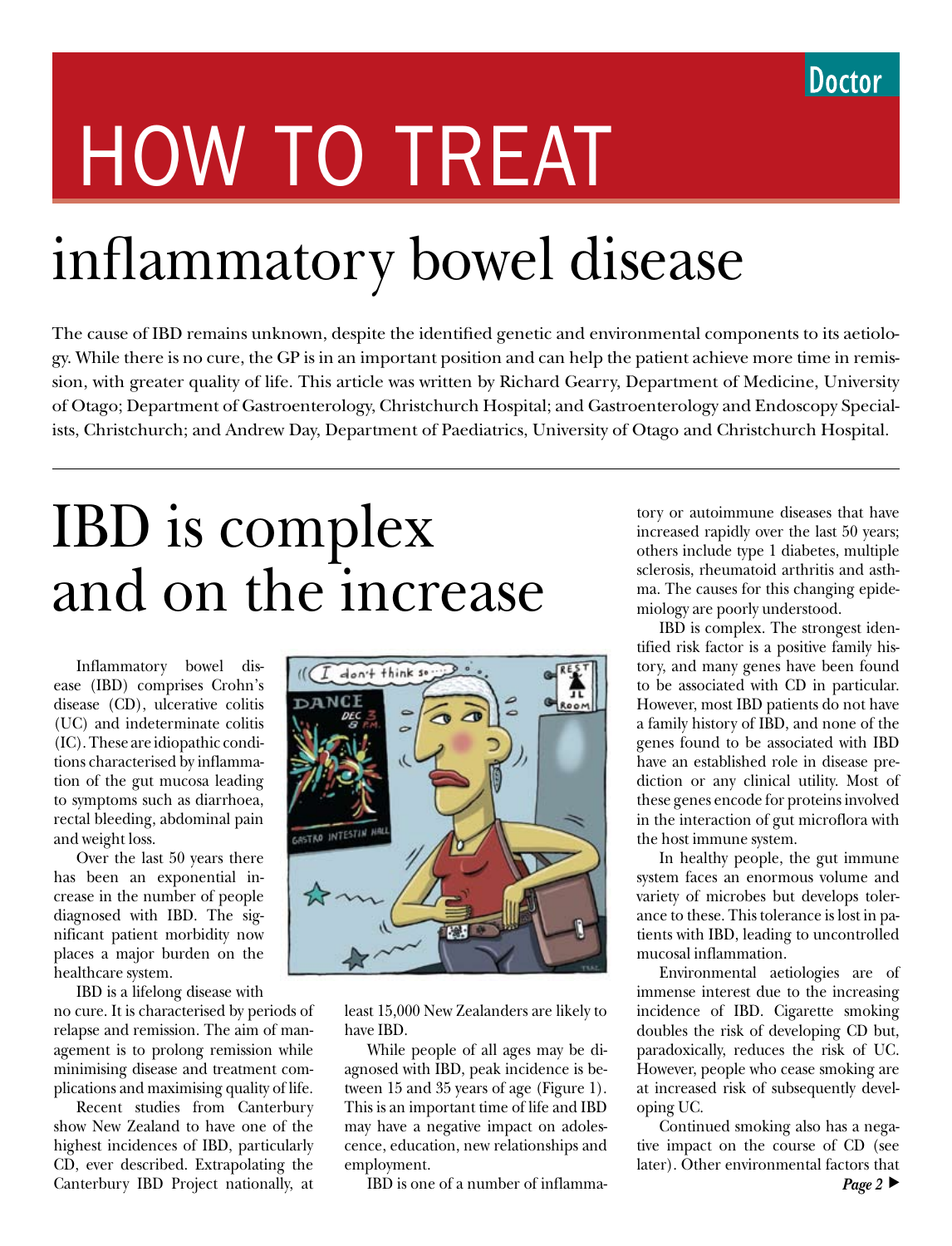# Forms of IBD have distinctive features

The location and type of inflammation distinguishes CD from UC. UC is characterised by continuous mucosal inflammation extending proximally from the anus and CD more often affects the terminal ileum and/or colon with inflammation being transmural and discontinuous (Table 1).

The diagnosis of IC, now more correctly known as IBD-type unspecified (IBD-U), is made when the colon is inflamed but there are no features that allow CD or UC to be definitively diagnosed. In general, this does not affect the choice of drug therapy but has major implications if a colectomy is required because the option of reconstruction with an ileal pouch anal anastomosis is less favourable in CD patients. Many individuals initially labelled as IBD-U are subsequently reclassified as CD or UC.

# **Inflammation, cancer risks and malnourishment**

Histologically, chronic UC features a mixed acute and chronic inflammatory cell infiltrate in the lamina propria with architectural distortion of the crypts and villi. Crypt abscesses are common.

In severe fulminant colitis, patients may present with severe systemic symp-

#### $\triangle$  *Page 1*

have been associated with IBD include appendicectomy (protective in UC patients), antibiotic usage (more common in CD patients) and having been breastfed (less common in CD patients).

IBD is frequently confused with IBS (irritable bowel syndrome). Although both can display similar symptoms, IBD is characterised by intestinal inflammation while IBS is a functional disorder with endoscopic and microscopically normal intestinal mucosa. Patients with suspected IBD need to be assessed appropriately and start treatment as soon as possible.

toms. Gross dilatation of the colon (>5cm diameter) occurs and there is a high risk of perforation. This is a medical emergency that requires urgent medical therapy and close consultation with a colorectal surgeon.

Patients who have had pancolitis for more than eight years (15 years for left-sided colitis) are at increased risk of colorectal cancer compared with the general population. Those with proctitis alone have no increased risk of colorectal cancer.

Carcinogenesis is different in this group of patients compared with the classic polyp–carcinoma sequence of the general population. Typically, dysplasia occurs in flat mucosa due to chronic inflammation. Those at increased risk include those with a family history of colorectal cancer, those with early-onset UC and those with coincident primary sclerosing cholangitis (PSC). While not proven effective in randomised controlled trials, two or three yearly surveillance colonoscopy is recommended in those with pancolitis after eight years, left-sided disease after 15 years and from diagnosis of UC in those with concomitant PSC. 5-Aminosalicylic acid (5-ASA) drugs may also have a chemopreventive role for cancer (discussed later).

The inflammation of CD differs from UC. It is often transmural leading to either stricturing disease with partial or



*Figure 2. Normal colonic mucosa Figure 3. Severe colitis*



*Figure 1. Age of diagnosis of 1420 IBD patients in Canterbury (Gearry R et al,* Inflamm Bowel Dis *2006;12[10]:936–43)*

complete bowel obstruction and anorexia, weight loss, pain, bloating and nausea; or penetrating disease leading to intra-abdominal abscesses or fistulae to adjacent loops of intestine or structures such as the bladder or vagina. Perianal disease can be a devastating example of penetrating CD leading to marked morbidity and impaired quality of life.

Anaemia is common in IBD patients and may be due to iron deficiency from blood loss or poor oral intake, chronic inflammation, drugs or folate/vitamin B12 deficiency. Patients may also become deficient in other vitamins, such as vitamin D.

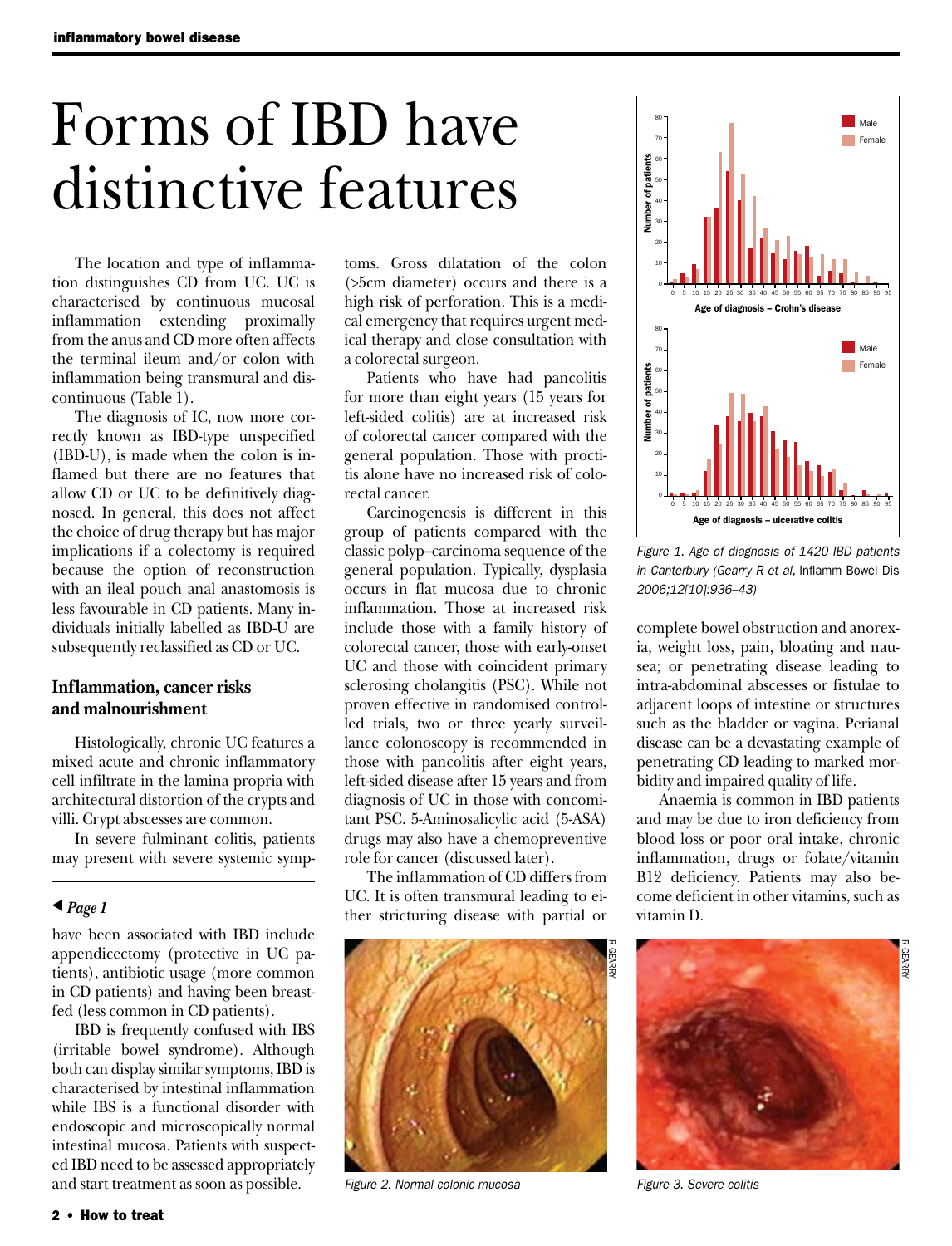DERMNET

**JERMNE** 

# Diagnosis can bring unavoidable delays

There is no single test to diagnose IBD. Typically, a combination of clinical, endoscopic, histologic and (occasionally) radiologic information is required. This commonly leads to diagnostic delay for patients for a number of reasons.

- Patients may delay seeking medical attention due to embarrassment about the nature of their symptoms.
- The patient's presenting symptoms and signs may not immediately suggest IBD.
- The GP may not consider a diagnosis of IBD.
- Access to a gastroenterologist and specialist tests may be limited.
- Occasionally, time is required for a patient's disease to become more overt and allow accurate diagnosis.

# **Symptoms and history need documenting**

Presenting symptoms depend on the location and behaviour of the inflammation. Typically, colitis presents with diarrhoea, rectal bleeding and urgency. These tend to be most severe with rectal inflammation (proctitis) where urgency, tenesmus and incontinence are common.

Small bowel inflammation seen in CD is more likely to present with pain, bloating, anorexia, weight loss and nausea as there is frequently some stricturing and obstruction. Perineal pain or discharge through visible fistulae is seen with perianal manifestations of CD. Less specific features, such as fever, lethargy and pallor, may be a manifestation of systemic inflammation or anaemia.

Extra-intestinal manifestations are seen in up to one in five IBD patients and include erythema nodosum (Figure 4), pyoderma gangrenosum (Figure 5), peripheral or axial arthritis, episcleritis, iritis, conjunctivitis, PSC, kidney stones and gallstones. Occasionally, these features may precede intestinal symptoms. In general (apart from PSC and kidney or gallstones), they respond to treatment of intestinal IBD.

Relevant patient medical history may include mouth ulcers (more common in CD), previous extra-intestinal manifestations and smoking (particularly the timing of commencement or cessation relative to symptoms onset).

Excluding other diagnoses is also important as is careful questioning about symptom duration. (IBD is a chronic condition and invasive investigation of diarrhoea is often not helpful within one month of onset.)

Recent and current medications of



*Figure 4. Erythema nodosum in a young woman*



*Figure 5. Pyoderma gangrenosum*

relevance include: antibiotics (associated with diarrhoea), anti-inflammatories (NSAID enteropathy), antihypertensives, colchicines, theophylline, antacids and acid-reducing drugs.

NSAID enteropathy is an increasing problem. The addictive nature of codeine can lead to the ingestion of very large quantities of both codeine and NSAID, leading to small and large intestine mucosal ulceration and inflammation. Combination codeine and NSAID

| <b>Characteristic</b> | <b>Crohn's disease</b>                               | <b>Ulcerative colitis</b> |
|-----------------------|------------------------------------------------------|---------------------------|
| Location              | anywhere in the GI tract                             | colon only                |
| Pattern               | skip lesions or continuous                           | continuous from anus      |
| Inflammation          | transmural (abscesses/fistulae in up to 50 per cent) | mucosal                   |
| Histology             | granulomas $(\sim 50$ per cent)                      | frequent crypt abscesses  |
| Perianal disease      | present $(\sim 20$ per cent)                         | absent                    |
| Smoking               | worsens course                                       | protective                |
|                       |                                                      |                           |

Distinctive features of Crohn's disease and ulcerative colitis (Table 1)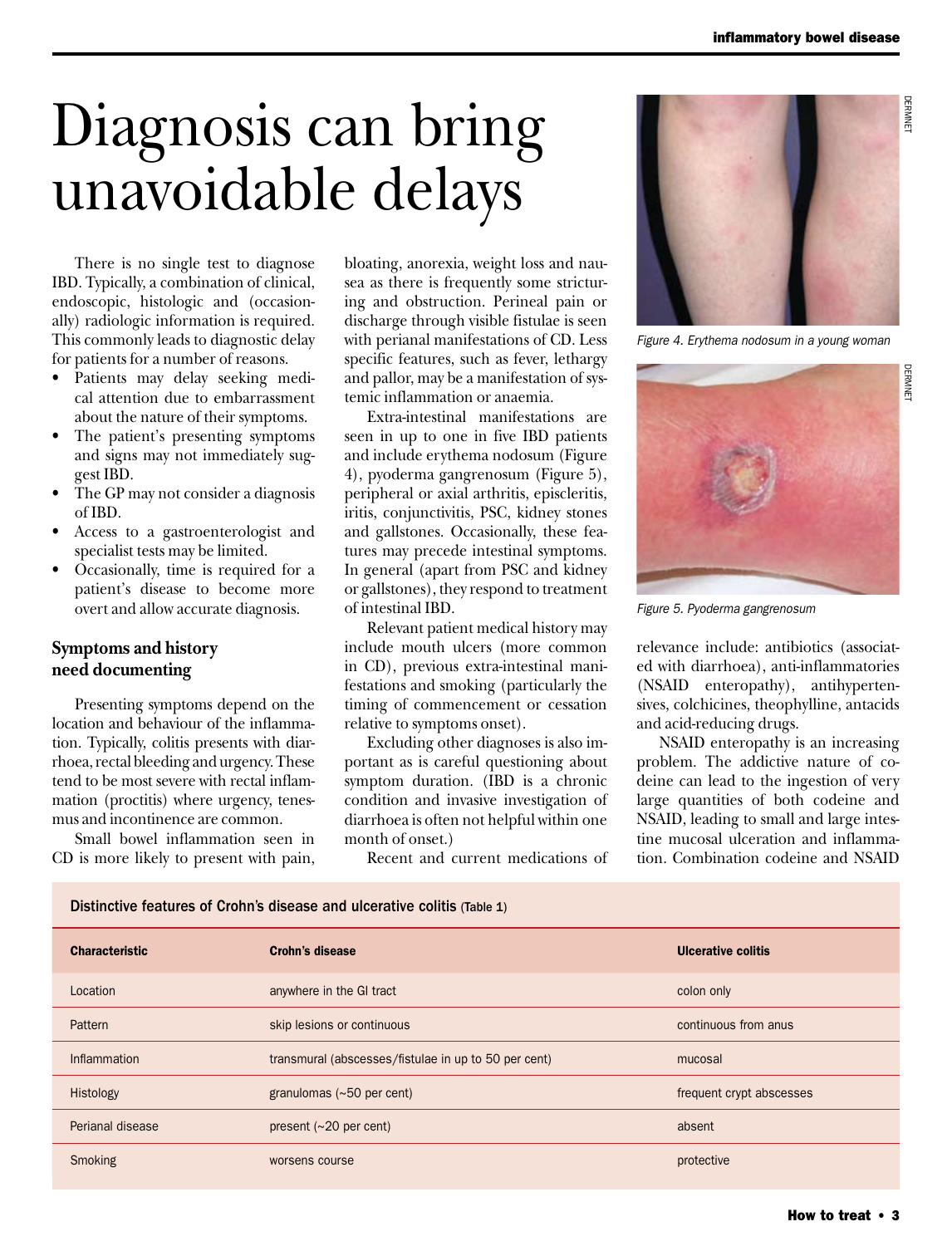preparations are soon to be more tightly regulated.

Infectious contacts and travel history may signal possible infectious diarrhoea. A family history of colorectal cancer (particularly at a young age), IBD, coeliac disease or other gastrointestinal disease may also be relevant.

IBS can lead to similar symptoms as IBD in some patients. A positive diagnosis of IBS can be made in most patients, without referral and colonoscopy, using the Rome III Criteria (Panel 1).

### **Examination should look beyond abdomen**

Physical examination may provide useful clues to the diagnosis of IBD. These may include signs of anaemia or focal abdominal findings, particularly right iliac fossa pain with a mass in patients with terminal ileal CD. Occasionally, this leads to psoas muscle irritation or abscess and limitation of hip flexion.

It is mandatory to examine the perineum for abscesses, fistula openings and fissures.

Patients with severe disease may be systemically unwell with fever, tachycardia and hypotension and require hospitalisation for urgent assessment and treatment.

Extra-intestinal manifestations such as erythema nodosum (painful, red, subcutaneous lumps that fade to appear as a bruise, often found over the anterior tibia) and peripheral arthritis may also be visible. Digital clubbing can present in long-standing disease. Pallor, peripheral oedema and changes in the oral mucosa may be present.

## **Investigations to exclude differentials first**

An initial panel of investigations to consider for patients presenting with GI symptoms suggestive of IBD is summarised in Table 2. If any of these tests are abnormal, an organic diagnosis must be considered (eg, coeliac disease, infectious gastroenteritis), or a colonoscopy with ileoscopy may be indicated.

If the tests are normal but there is still a high index of suspicion for GI inflammation then a faecal calprotectin test may be useful. Calprotectin is a protein that comprises 50 per cent neutrophil cytosolic protein. In patients with undifferentiated diarrhoea it outperforms CRP and ESR testing and has an excellent negative predictive value for IBD.

In these suspected patients, a negative faecal calprotectin (<50µg/L) makes IBD extremely unlikely and may prevent the need for further investigation.

### **Colonoscopy best chance of positive diagnosis**

Colonoscopy is the single test most likely to diagnose IBD as it allows direct visualisation of the colonic and terminal ileal mucosa with biopsy to confirm the diagnosis.

Radiology (eg, CT colonography) provides insufficient mucosal detail for accurate diagnosis of IBD.

#### *Colonoscopy is the single test*

*most likely to diagnose IBD* 

#### *as it allows direct visualisation*

Patients undergoing colonoscopy need to maintain adequate hydration during bowel preparation, which, together with diarrhoea, may lead to dehydration.

A small proportion of patients may have small intestinal CD proximal to the reach of a colonoscope. Such patients may be investigated with capsule endoscopy or CT/MRI of the small intestine. Capsule endoscopy provides direct visualisation of the small intestine and is most sensitive, while cross-sectional imaging diagnoses penetrating disease most easily.

Patients with perianal disease may have this assessed with MRI of the perineum or endoanal ultrasound with examination under anaesthetic, depending on local expertise.

If IBD is confirmed, testing for nutritional deficiencies is indicated, specifically iron studies, vitamin B12, folate and vitamin D.

# Rome III Criteria for IBS (Panel 1)

Recurrent abdominal pain or discomfort at least three days/month in last three months associated with two or more of:

- improvement with defecation
- onset associated with a change in frequency of stool
- onset associated with a change in form (appearance) of stool.

Criteria fulfilled for the last three months with symptom onset at least six months prior to diagnosis.

# Lower GI alarm symptoms (Panel 2)

- Rectal bleeding
- • Anaemia (not related to menstruation in women)
- Unintentional weight loss > 4.5kg
- Recent major change in bowel habit  $(age > 50 years)$
- • First-degree relative with colorectal cancer at a young age, CD or UC
- • Nocturnal symptoms
- Severe unremitting symptoms.

# **Differential diagnosis should include cancer**

The differential diagnoses to consider are shown in Table 3. In older patients, it is important to consider colorectal cancer as a cause of significantly altered bowel habit or rectal bleeding, and this should be investigated with a colonoscopy.

New Zealanders have a one in 18 lifetime risk of developing colorectal cancer – the greatest risk factor is age over 50 years. A family history of colorectal cancer in multiple relatives at a young age is an important risk factor for familial polyposis syndromes.

In younger patients, IBS is more common (one in six women, one in nine men) than IBD and may be diagnosed positively by symptoms alone (see Panel 1).

In patients presenting with lower GI *Page* 5  $\blacktriangleright$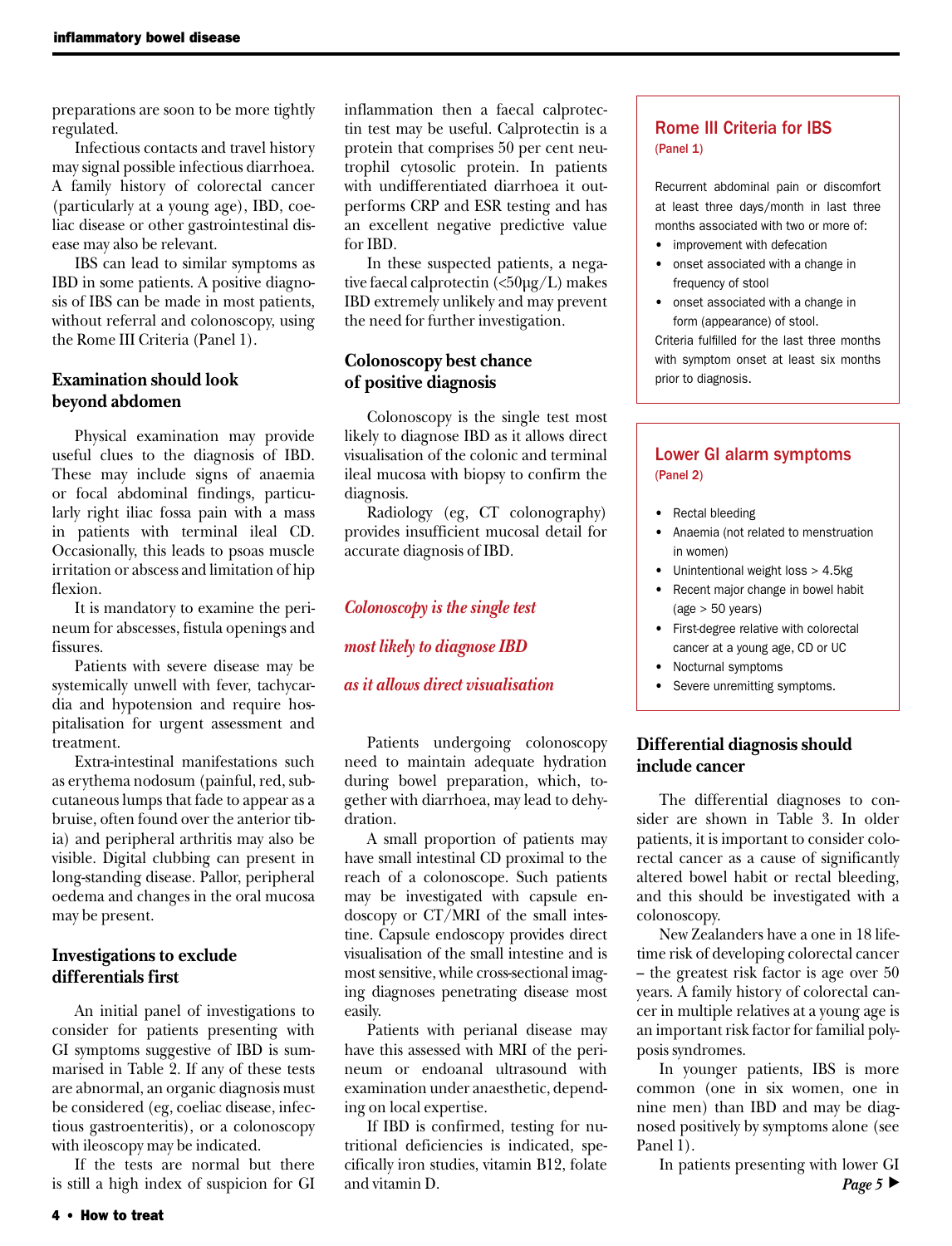

*Remaining hydrated is important in disease flares*

#### $\triangle$  *Page 4*

symptoms, the most important question facing a GP is usually: "Does this patient require referral to a gastroenterologist with/without a colonoscopy?"

If IBS can be diagnosed positively (see Panel 1) with no alarm symptoms (Panel 2), abnormal physical findings or abnormal basic laboratory tests in a patient aged less than 50 years, then colonoscopy for the assessment of new lower GI symptoms usually is not indicated. However, gastroenterological advice can be sought for the management of troublesome functional symptoms.

# Goals are symptom control, remission

There is currently no cure for IBD. The aim of treatment is to induce and then maintain remission. Clinical remission can be defined as the ability of the patient to perform age-specific everyday activities without limitation by symptoms.

Many therapies are available − drugs, nutritional treatments (particularly for children) and surgery. The decisions regarding modality are based on patient wishes, disease severity and disease location.

In general, the treatments for patients with IBD are divided into those that induce remission and those that maintain remission (Table 4). The standard medical treatments can also be considered in terms of the groups of drugs, described here.

# **5-Aminosalicylates and sulphasalazine**

The 5-ASA drugs are the mainstay for induction and maintenance of remission from UC. There is emerging evidence that long term use of these highly efficacious, relatively safe drugs is associated with a reduced risk of IBD-associated dysplasia and colorectal cancer.

The 5-ASA drugs have various delivery systems that allow delayed release of the 5-ASA active moiety to the distal small bowel and colonic mucosa, maximising mucosal drug concentrations and minimising systemic absorption.

In New Zealand, there are four drugs available in this class: sulphasalazine, olsalazine, and two formulations of mesalazine. Sulphasalazine comprises a

# Initial laboratory testing (Table 2) For patients with a differential diagnosis including IBD Full blood count **possible anaemia;** leucocytosis and thrombocytosis may suggest inflammation Erythrocyte sedimentation rate (ESR) systemic marker of inflammation **C-reactive protein (CRP)** a non-specific marker of inflammation and a non-specific marker of inflammation **Coeliac markers**\* **Exclusion of coeliac disease** exclusion of coeliac disease **Faecal sample** exclusion of GI infection

\* Endomysial (EMA) or tissue transglutaminase (tTG) antibodies with total IgA depending on local laboratory practice

#### Differential diagnosis of GI symptoms suggestive of IBD (Table 3)

| <b>Diagnosis</b>                      | <b>Characteristics</b>                                                            |
|---------------------------------------|-----------------------------------------------------------------------------------|
| Irritable bowel syndrome              | see Panel 1                                                                       |
| Infectious diarrhoea                  | infectious contacts/travel history and stool sample                               |
| Drug-associated diarrhoea             | history of appropriate drug use                                                   |
| Coeliac disease                       | positive coeliac markers                                                          |
| Colorectal cancer                     | usually older patients, unremitting symptoms, family history of colorectal cancer |
| Small intestinal bacterial overgrowth | history suggestive of small bowel abnormality                                     |
| Ischaemic colitis                     | often sudden onset of rectal bleeding in a patient with vascular disease          |
| <b>Diverticulitis</b>                 | usually older patients, left iliac fossa abdominal pain, fever with diarrhoea     |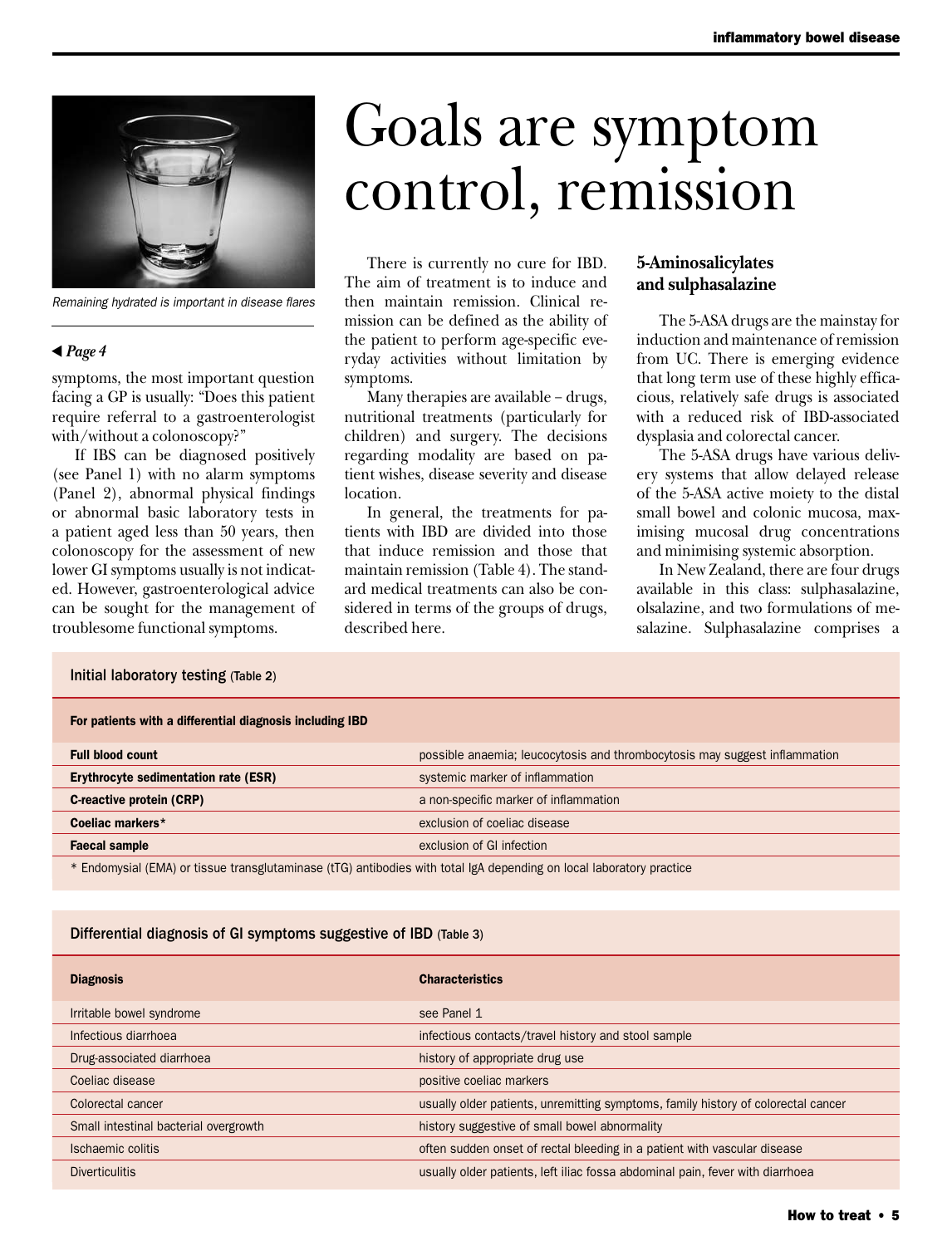sulphapyridine molecule bound to a 5-ASA molecule. Colonic bacterial enzymes cleave the bond, releasing active 5-ASA into the colon. The discovery and use of this drug was a major advance in IBD therapy but the sulphur moiety can cause adverse effects that make it poorly tolerated. There are further severe haematologic, pulmonary and dermatologic side effects not seen with newer 5-ASAs, meaning sulphasalazine is now used less.

Olsalazine is two 5-ASA molecules similarly bound together by the same azo bond. It is better tolerated than sulphasalazine but, paradoxically, may cause diarrhoea.

Mesalazine is available in two formulations in New Zealand. Pentasa (mesalazine 500mg ethylcellulose-coated) provides delayed 5-ASA release through the small and large intestine. Asacol (mesalazine 400mg coated with Eudragit-S) gives drug release in the terminal ileum and colon.

In addition, topical formulations of Asacol and Pentasa are available − suppositories for rectal disease and enemas for disease distal to the splenic flexure. Topicals offer the advantage of delivering high drug doses directly to the inflamed mucosa while minimising systemic exposure. Where oral or topical therapy alone is not effective for distal disease, combining both is shown to be effective in randomised trials.

The standard dose to induce remission of UC is Asacol 3.2g/day or Pentasa 4g/day (ie, eight tablets of each). The daily dose for sulphasalazine is also 4g/ day (eight tablets) − usually the dose needs increasing slowly to reduce the risk of intolerance.

While the 5-ASA drugs have traditionally been given in divided doses, a recent study demonstrated improved efficacy when Pentasa was given as a single dose (4g once daily), presumably because of improved patient compliance. 5-ASA drugs are less effective in CD than UC but are often used before corticosteroids or immunomodulators as they have a better safety profile.

# **Corticosteroids useful in more severe IBD**

While 5-ASA drugs are usually effective for mild to moderate disease, patients with moderate to severe disease require more powerful therapy, and oral corticosteroids are typically used.

There are no strict guidelines for their use but typically IBD patients commence on prednisone 40mg/day and wean the dose over about eight weeks (reducing by 5mg/week).

While steroids are efficacious − inducing remission 85 per cent of patients − they have no role in maintenance therapy. Patients should be warned of the many side effects when corticosteroids are commenced. Care should be taken in those with diabetes where blood glucose control may become problematic and in those with profuse diarrhoea where hypokalaemia can occur.

Osteoporosis prophylaxis should be initiated with oral steroids ensuring adequate calcium and vitamin D intake

| Common drug therapies in IBD (Table 4)  |                        |                           |                           |                           |  |
|-----------------------------------------|------------------------|---------------------------|---------------------------|---------------------------|--|
| <b>Treatment</b>                        | <b>Crohn's disease</b> |                           | <b>Ulcerative colitis</b> |                           |  |
|                                         | Induce remission       | <b>Maintain remission</b> | Induce remission          | <b>Maintain remission</b> |  |
| 5-ASA/sulphasalazine                    | $^{+}$                 | $+$                       | $^{++}$                   | $^{++}$                   |  |
| Corticosteroids                         | $++$                   | $\qquad \qquad -$         | $^{++}$                   | —                         |  |
| Immunomodulators                        | $^{+}$                 | $^{+++}$                  | $+$                       | $^{++}$                   |  |
| <b>Biologics</b>                        | $++$                   | $^{++}$                   | $+$                       | $^{+}$                    |  |
| Antibiotics                             | $\pm$                  | $\qquad \qquad -$         | —                         | $\overline{\phantom{0}}$  |  |
| $\sim$ $\sim$ $\sim$ $\sim$ $\sim$<br>. |                        |                           |                           |                           |  |

*\* Symbols − and + denote degree of efficacy*

#### Common IBD drug adverse event monitoring (Table 5)

| <b>Drug</b>                   | Side effects                                                                                       | <b>Monitoring</b>                                          |
|-------------------------------|----------------------------------------------------------------------------------------------------|------------------------------------------------------------|
| 5-ASA                         | marrow suppression (rare), diarrhoea                                                               | annual full blood count, urea and electrolytes, urinalysis |
| Sulphasalazine                | allergy, headache, reduced sperm count                                                             | annual full blood count, urea and electrolytes, urinalysis |
| Azathioprine/6-mercaptopurine | marrow suppression, nausea, hepatotoxicity.<br>immunosuppression, sun sensitivity, pancreatitis    | three-monthly full blood count, liver function tests       |
| Methotrexate                  | marrow suppression, nausea, hepatotoxicity,<br>immunosuppression, sun sensitivity                  | three-monthly full blood count, liver function tests       |
| <b>Steroids</b>               | osteopenia, immunosuppression, adrenal suppression,<br>fluid retention, mood changes, (and others) | blood sugar level monitoring, bone mineral density         |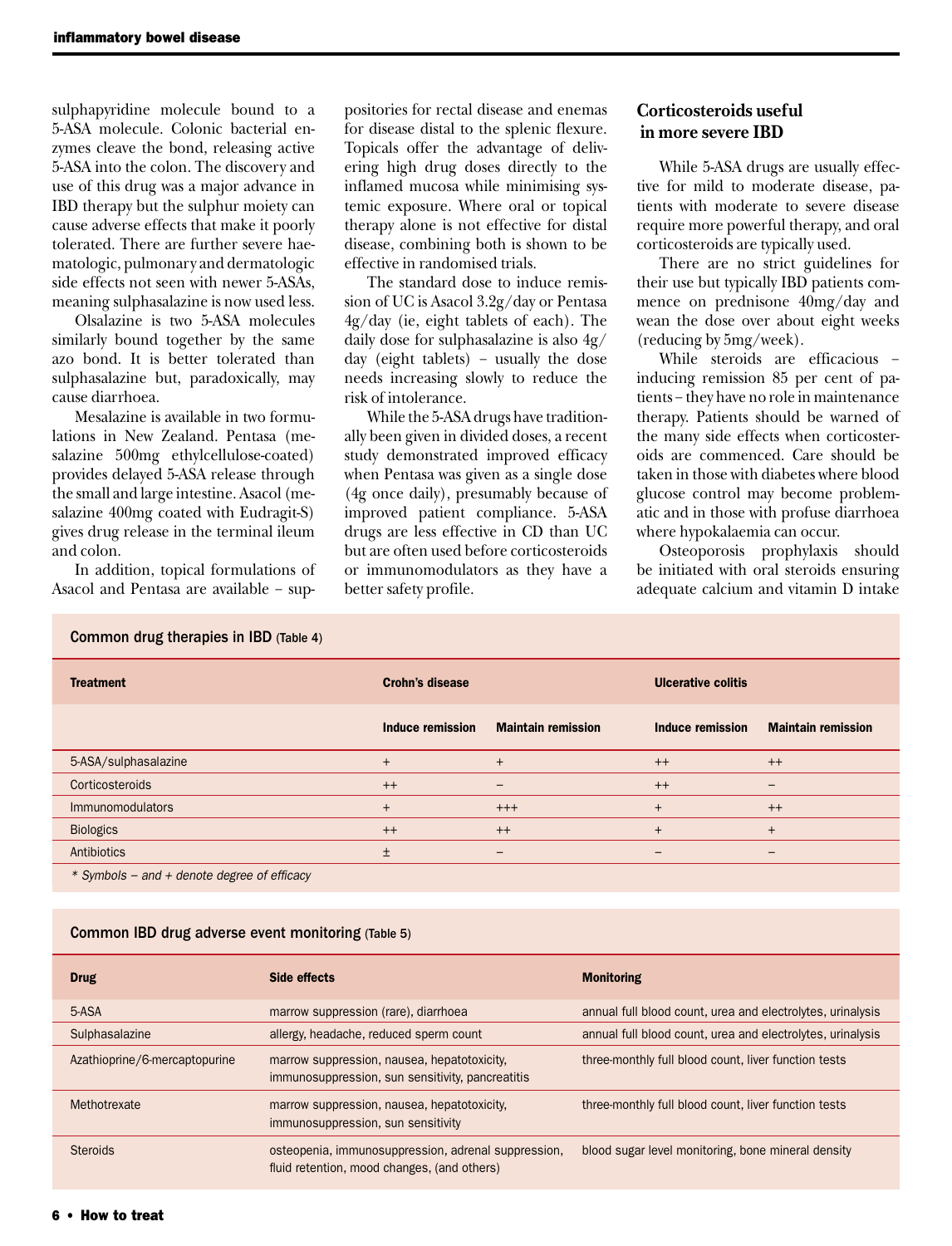or bisphosphonate therapy if this is indicated.

Budesonide is an oral steroid with very high first-pass metabolism. It is effective for mild to moderate ileal and right colonic CD but can only be prescribed on Special Authority by a gastroenterologist for patients with specific side effects to corticosteroids.

Where oral steroids are ineffective, after seven to 10 days depending on the clinical context, patients may require admission for intravenous (IV) steroids and possibly IV cyclosporine (UC) or Infliximab (UC and CD), and the patient should be discussed with a gastroenterologist.

# **Immunomodulators can help some IBD patients**

Immunomodulators are indicated where 5-ASA is ineffective and patients require repeated corticosteroids or are steroid dependent. These comprise the thiopurines (azathioprine and 6-mercaptopurine) and methotrexate.

Immunomodulators should be started by a gastroenterologist after a full discussion of their important features:

- the 25 per cent adverse event rate (Table 5) leading to cessation
- the three to six-month delay in onset of action
- the slightly increased risk of infection, and
- the small increase in risk of lymphoma and skin cancer.

While target doses of 2−2.5mg/kg azathioprine (1−1.5mg/kg 6-mercaptopurine) are aimed for, dosing is guided by patient tolerance and thiopurine methyltransferase (TPMT) activity. This enzyme is involved in drug metabolism and about one in 250 people are deficient. TPMT-deficient patients develop severe bone marrow toxicity on standard doses of thiopurines while those with intermediate activity require about 1mg/kg azathioprine. Measuring concentrations of azathioprine metabolites can help ensure optimal dosing.

Methotrexate is generally a secondline agent if the thiopurines are ineffective or poorly tolerated. Methotrexate is given once weekly and has enhanced efficacy and a decreased side effect profile when provided subcutaneously rather than orally. This drug also has a slow onset of action (at least six weeks) and numerous potential side effects and requires regular monitoring (Table 5).

# **Two biologics available in New Zealand**

Two biologic agents are currently available in New Zealand for IBD − infliximab (Remicade) and adalimumab (Humira). Both act on the cytokine tumour necrosis factor-α (TNFα) but differ in administration and pharmacokinetics.

Studies show both drugs efficaciously induce and maintain remission of CD. Infliximab is also indicated for inducing and maintaining remission of UC, as well as treating perianal CD.

The drugs have various side effects and are considered only following individual assessment of risk and benefit by the gastroenterologist with the patient. At present, only adalimumab is funded on Special Authority application by a gastroenterologist, although GPs can prescribe ongoing drug once a patient has responded.

#### **Antibiotics have a limited role**

Some data support the use of antibiotics, namely metronidazole and ciprofloxacin, to induce remission, particularly for perianal CD and possibly luminal CD. Metronidazole also has a proven role in preventing recurrences after an intestinal resection. Antibiotics have no role in maintaining remission in CD and no role in managing UC.

#### **Risks of immunosuppression**

Many of the drugs used to induce or maintain IBD remission have side effects of immunosuppression. An increased risk of infection is seen with corticosteroids, thiopurines, methotrexate and the biologic drugs.

Particular concern has focused on the increased risk of reactivation of tuberculosis following use of the biologics: screening for tuberculosis is undertaken before commencing these drugs. Patients on biologics should in general not receive live vaccines.



*Vitamin D deficiency is common in IBD patients*

#### **Surgery for patients with IBD**

Surgical procedures are required in some patients with CD and many with UC.

Indications for surgical consultation in CD include medically unresponsive or stricturing disease. Resections in CD are not curative: disease recurs postoperatively.

In UC, colectomy may be required acutely in fulminant colitis, perforation or megacolon. Colectomy is also required electively in many individuals with UC. Colectomy in UC can be considered curative; however, other morbidities (such as pouchitis) can occur afterwards.

## **Nutrition and nutritional deficiencies**

Patients with CD and UC can have macro and/or micronutrient deficiencies. Weight loss or difficulties maintaining weight are common complaints, especially in CD.

Common micronutrient deficiencies include iron, vitamin B12 and vitamin D; less common are deficiencies of vitamin K, zinc and folate. Attention to diet and nutrition is therefore an important part of management. Nutritional deficiencies should be corrected with available supplements and levels monitored over time.

Nutritional therapies can have a role in managing CD, especially in young people. However, there are no current data to support particular dietary changes for all people with CD and UC. Some people with IBD who have coincident IBS can have improvements in some functional symptoms with careful supervised diet adjustments.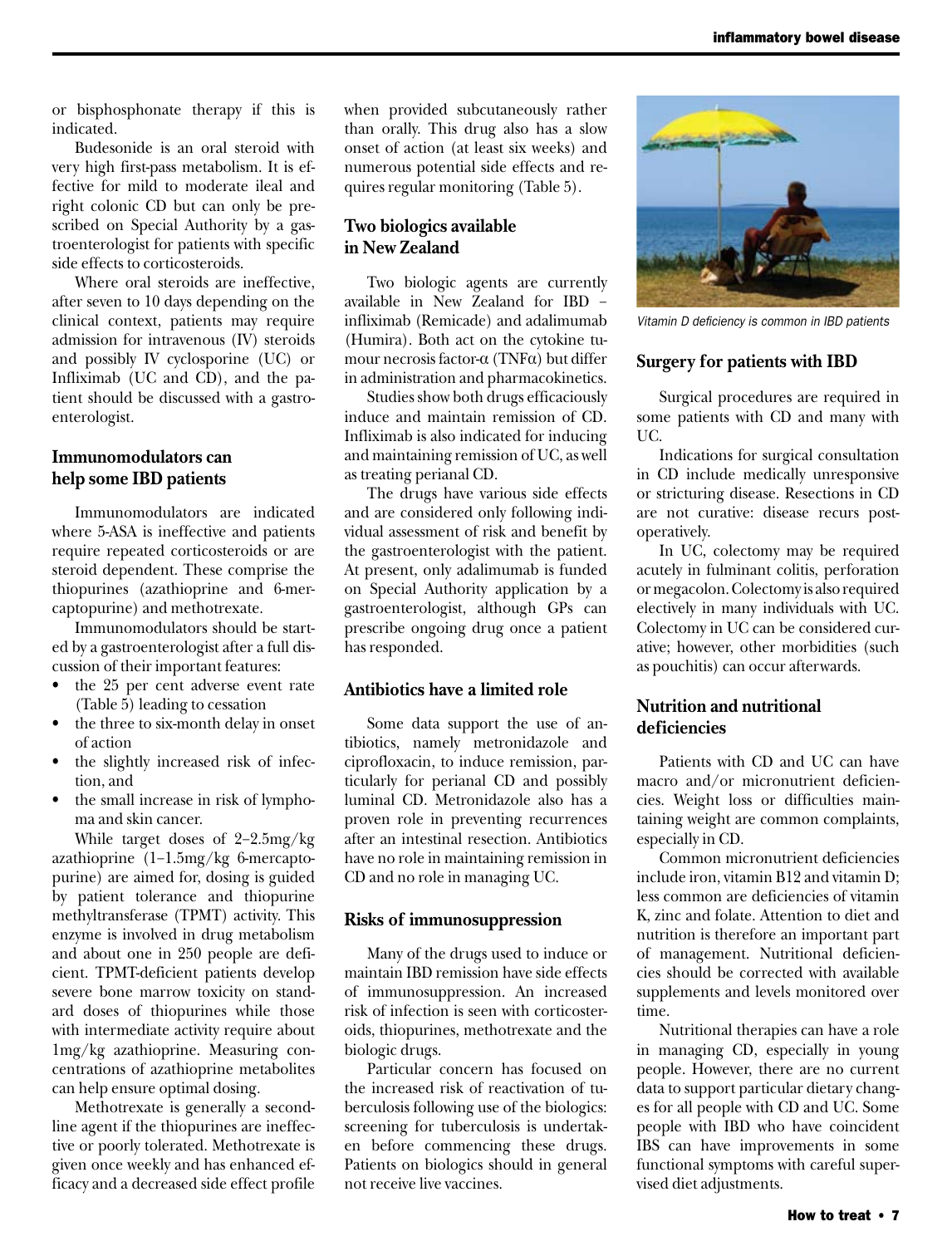# Patient follow-up a key role for GP

As with all incurable chronic diseases, IBD management requires a long term perspective to achieve the best sustainable results for patients. Notably, an IBD patient interacts with numerous professionals in managing their disease, including: GPs; gastroenterologists; IBD, stoma therapy and outpatient nurses; colorectal surgeons; other specialists (eg, rheumatologists, dermatologists, and ophthalmologists); pharmacists; researchers; dietitians; IBD support groups; and friends and family. As always, the GP has a central role in coordinating services and overseeing the patient's wider health.

IBD has a relapsing-remitting course. Therefore, patients may have long periods feeling well and variable periods of illness with significant morbidity.

The peak age of incidence is 15 to 35 years and many patients are affected at a vital time in their development, educa-

tion, employment and formation of relationships. Patients often require support through this time and the role of support groups, friends and family cannot be underestimated.

Local research shows depression is twice as common in IBD patients as agematched controls and that, on average, IBD patients have more time away from normal activities.

#### **Sexuality and fertility**

Other important issues facing young people with IBD are sexuality, fertility and reproductive health. IBD and its treatments can have significant effects on these aspects. CD is diagnosed more commonly in women than men.

IBD patients are often less sexually active due to the nature of IBD and its symptoms and may even avoid relationships. Confidence and self-image are

easily hampered in the course of IBD and its treatment, making intimate relationships difficult.

The systemic inflammation with IBD can disturb menstruation and female fertility. Furthermore, previous surgery (particularly in the pelvic area) may lead to female fertility problems. For example, women with UC undergoing a panproctocolectomy with ileal pouch anal anastamosis reconstruction have three times the risk of infertility as women with UC without a pouch formation (15 *v* 48 per cent).

While there are limited data on the effects of drugs on female and male fertility, sulphasalazine is associated with oligospermia and defects in sperm form and motility. These effects are secondary to the non-therapeutic sulphapyridine moiety of sulphasalazine, are fully reversible upon drug cessation and are not seen with the newer 5-ASA agents.

## **Pregnancy and breastfeeding**

As a rule, the risks of uncontrolled IBD outweigh the risk with most drug therapies. The notable exception is methotrexate, which causes miscarriage, is highly teratogenic and is contra-

#### Young teen with IBD (Case study 1)

#### History and presentation

Katie is 14 years old. She presents, with her mother, with a history of diarrhoea, rectal bleeding, abdominal pain and poor growth. Diarrhoea and pain have occurred for more than three years, with rectal bleeding over the last two months. She has gained no weight in 12 months, and has actually lost weight in the last three. Katie has also shown minimal height gain this year and no signs of puberty. She had intermittent mouth ulcers and decreasing exercise tolerance (pulling out of school sports in the last six months). There is no family history of IBD or other GI condition.

#### Examination

Katie weighs 40.6kg (10th centile) and stands 146.7cm (<3rd centile). Previous charts show her at the 25th centile three years earlier. She has mild conjunctival pallor but no clubbing, oedema or skin changes. Her abdomen and perianal region are unremarkable. She is Tanner Stage 0 (no pubertal changes evident).

#### Investigation

Initial blood tests show elevated ESR (26), low albumin (29), thrombocytosis (625) and microcytic anaemia (Hb100). Stool cultures show no pathogens and microscopy for faecal white cells is negative.

#### Management

As there is concern about possible IBD, Katie undergoes upper GI endoscopy and a colonoscopy, which show scattered aphthoid ulcers in the antrum and proximal duodenum, with ulcers in the ileo-caecal region, along with increased friability and narrowing of the ileocaecal valve. Histologically, mucosal biopsies show focal enhanced gastritis, acute duodenitis and ileocaecitis, and granulomata in the ileal biopsies. There are also scattered acute and chronic inflammation changes in additional colonic biopsies. With the histology assessed, all of the results are discussed with the family who are told the diagnosis of CD and its nature, and given initial education about CD and the prognosis. Management options are outlined and discussed in detail. Commencing exclusive enteral nutrition to induce remission is agreed. Following dietetic consultation, Katie starts a polymeric formula with volumes increased to supply full nutritional requirements. Within 10 days she has greater energy and wellbeing with improving gut symptoms. Blood and diarrhoea resolve by two weeks and pain completely resolves by three weeks. Repeat blood tests at four weeks show normalised CRP, platelets and ESR with improved albumin. Also at four weeks, Katie commences standard protocol azathioprine, with dose optimisation after initial monitoring tests show no changes. After eight weeks, she recommences a normal diet following a standard protocol, with some ongoing oral supplemental formula. By now, she has gained 6.3kg. Ongoing follow-up continues in a paediatric IBD clinic setting.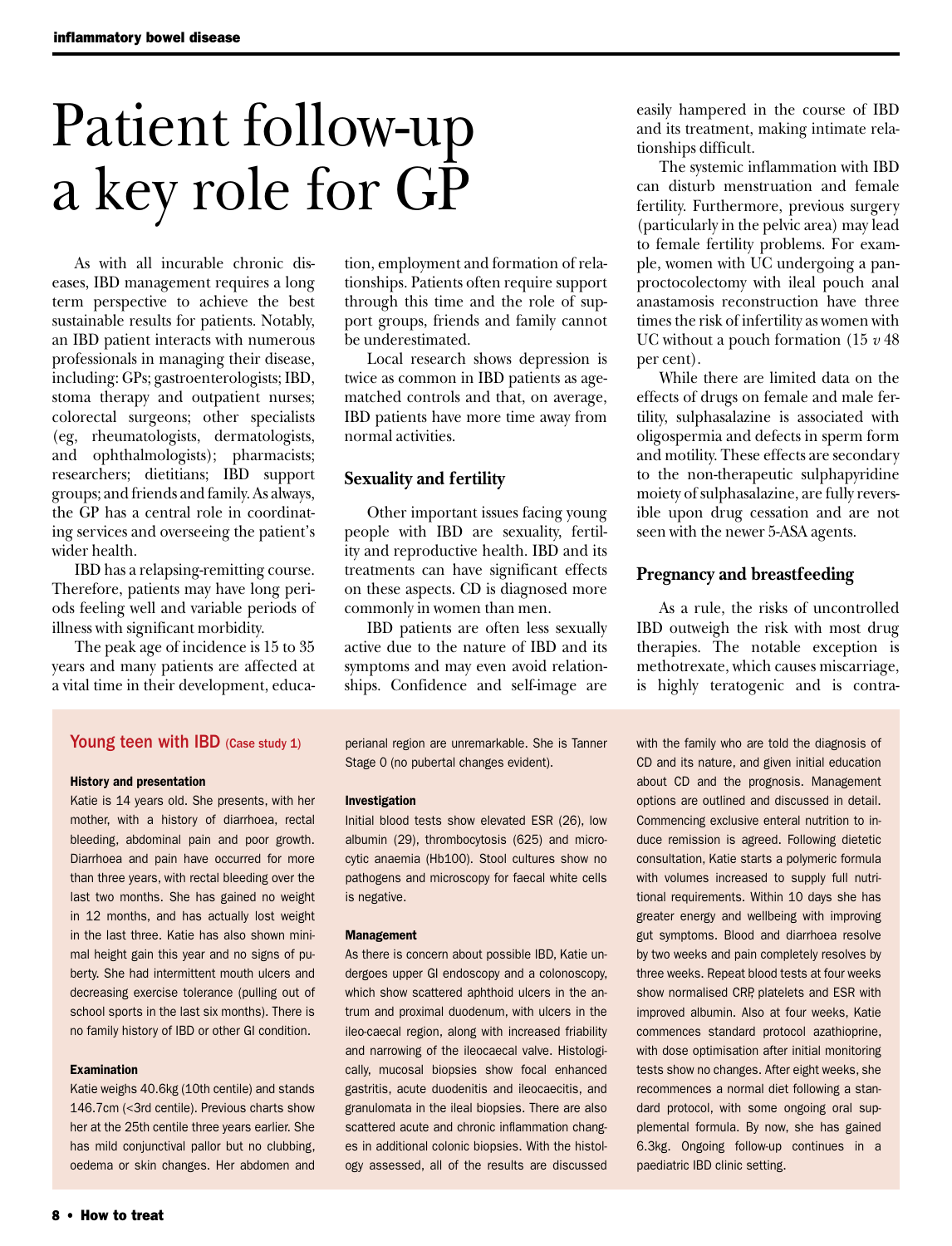indicated in women not using adequate contraception (FDA Category X).

While patients often have concerns about using the other immunomodulators, steroids and 5-ASA agents in pregnancy, there are no data to suggest these drugs increase the incidence of poor birth outcomes. Likewise, drugs used for IBD (methotrexate excluded) have no associations with adverse events in breastfed babies whose mothers are receiving the drugs. This includes the thiopurines whose use is often questioned in breastfeeding. However, recent data from Christchurch show azathioprine metabolites cannot be detected in the blood of exclusively breastfed babies whose mothers are receiving therapeutic thiopurine doses.

#### **Cancer risk**

IBD is associated with a small but statistically significant increased risk of cancer − some associated with disease activity and some with treatment.

#### *IBD management requires a*

*long term perspective to achieve the best sustainable results for patients*

Patients with UC that extends proximal to the rectosigmoid junction (or those with pan-colonic CD) have an increased risk of developing colorectal cancer. Such patients should be informed of this risk during the course of their disease and again eight years after diagnosis when strategies to reduce the risk of advanced colorectal cancer should be discussed.

While surveillance colonoscopy is recommended after eight years of pancolitis or 15 years of left-sided disease,



*Drugs used for IBD (methotrexate excluded) have no associations with adverse events in breastfed babies whose mothers are receiving the drugs*

there are no randomised controlled trials to prove this strategy prevents advanced colorectal cancer. Patients should be warned of the possibility of interval cancers and careful colonoscopy should be undertaken by an experienced gastroenterologist.

Colorectal cancer risk is reduced by long term use of 5-ASA and this may provide additional motivation for patient compliance with 5-ASAs.

There is an increased risk of small intestine adenocarcinoma in patients with extensive small bowel CD but this diagnosis remains exceedingly rare.

The association between immunosuppressive therapy and cancer is well described across a number of diseases. The thiopurines are associated with a modest increase in the risk of lymphoma and probably skin cancer as well. At this stage, it is too early to be sure whether infliximab and adalimumab confer an increased risk of cancer.

The views expressed are not necessarily those of the publisher or sponsor. Produced by UBM Medica (NZ) Ltd, publisher of *New Zealand Doctor*, PO Box 31348, Milford, North Shore City. Ph (09) 488 4278, Fax (09) 489 6240



#### IBD in children and adolescents

IBD can present in children of any age, from the first weeks or life. It is, however, most common in the middle of the second decade of life. The most common symptoms in CD are pain, weight loss and diarrhoea, while bloody diarrhoea is most common with UC. Children can also have atypical symptoms – these may include isolated chronic abdominal pain and short stature.

As many children with IBD develop symptoms around or during puberty, normal pubertal development is commonly interrupted. Weight loss and impaired linear growth are very common features, especially in CD. Pubertal delay and growth impairment together often lead to adverse psychological effects.

The patterns of childhood IBD differ in many regards, especially in terms of disease site (eg, high rates of upper GI involvement in children) and disease behaviour. Ileo-colonoscopy and upper GI endoscopy are required for initial assessment, along with definition of small bowel involvement (such as by MRI).

The principles of management in children are similar to that in adults. The primary aims are to induce and maintain remission.

Nutritional therapy (see Case study 1) has proven efficacy in inducing remission, while also improving nutrition and resulting in very high rates of mucosal healing. Supplementary nutrition can also contribute to maintenance of remission. Early use of immunomodulators (as in Case study 1) can be most efficacious in moderately severe disease, especially to avoid steroid-related adverse events and to prolong remission.

Ongoing monitoring of growth and normal development (eg, puberty), along with reassessment of the inflammatory markers, is required. Long term it is important to avoid complications (such as impaired linear growth) and to ensure normal daily activities (school, education, sports and social) can be conducted. Multi-disciplinary inputs are required. IBD in a child can impact adversely on the child's quality of life and also adversely affects their siblings and parents.

© UBM Medica (NZ) Ltd, 2010.